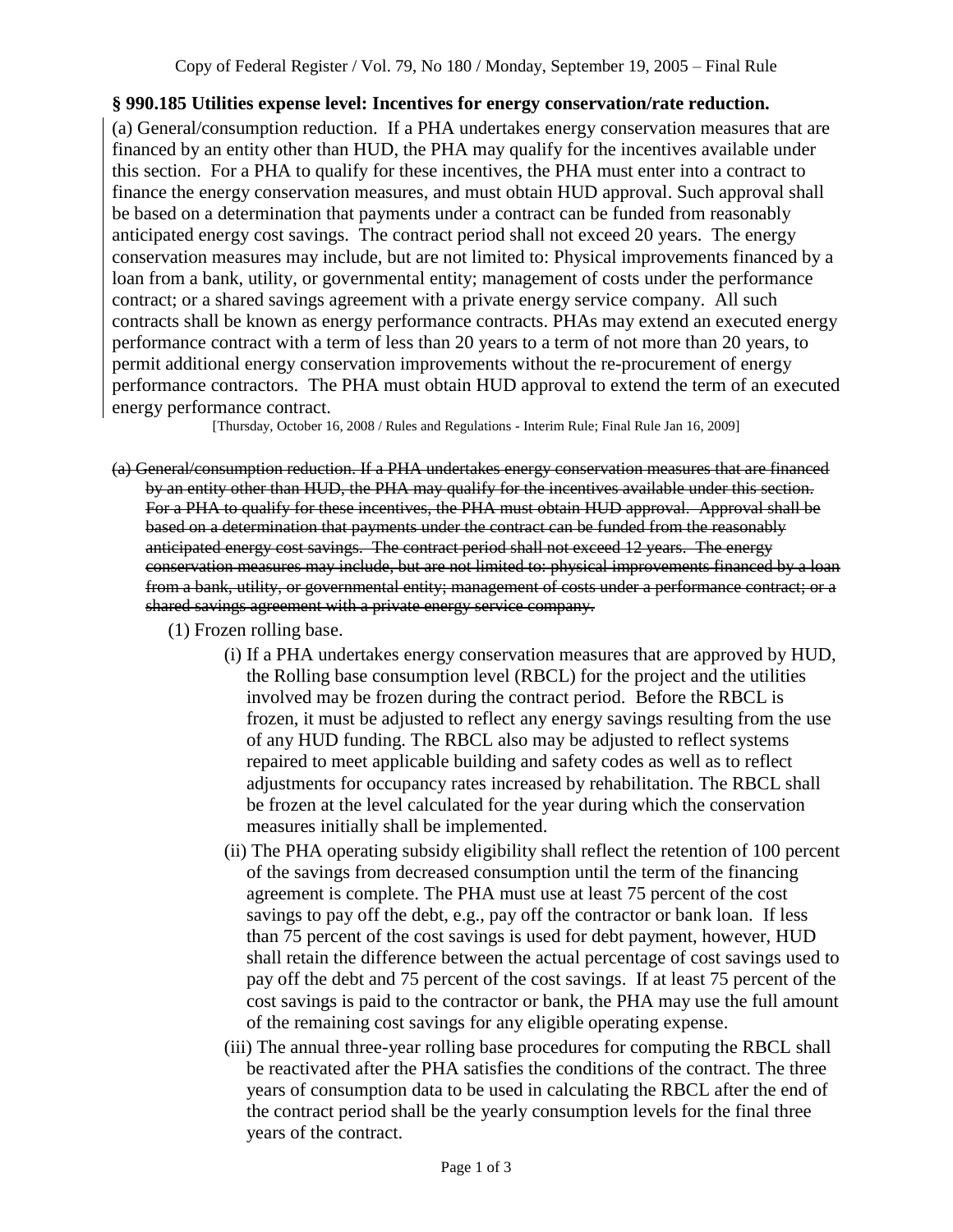Copy of Federal Register / Vol. 79, No 180 / Monday, September 19, 2005 – Final Rule

- (2) PHAs undertaking energy conservation measures that are financed by an entity other than HUD may include **resident-paid utilities** under the consumption reduction incentive, using the following methodology:
	- (i) The PHA reviews and updates all utility allowances to ascertain that residents are receiving the proper allowances before energy savings measures are begun;
	- (ii) The PHA makes future calculations of rental income for purposes of the calculation of operating subsidy eligibility based on these baseline allowances. In effect, HUD will freeze the baseline allowances for the duration of the contract;
	- (iii) After implementation of the energy conservation measures, the PHA updates the utility allowances in accordance with provisions in 24 CFR part 965, subpart E. The new allowance should be lower than baseline allowances;
	- (iv) The PHA uses at least 75 percent of the savings for paying the cost of the improvement (the PHA will be permitted to retain 100 percent of the difference between the baseline allowances and revised allowances);
	- (v) After the completion of the contract period, the PHA begins using the revised allowances in calculating its operating subsidy eligibility; and
	- (vi) The PHA may exclude from its calculation of rental income the increased rental income due to the difference between the baseline allowances and the revised allowances of the projects involved, for the duration of the contract period.
- (3) Subsidy add-on.
	- (i) If a PHA qualifies for this incentive (i.e., the subsidy add-on, in accordance with the provisions of paragraph (a) of this section), then the PHA is eligible for additional operating subsidy each year of the contract to amortize the cost of the loan for the energy conservation measures and other direct costs related to the energy project under the contract during the term of the contract subject to the provisions of this paragraph (a)(3) of this section. The PHA's operating subsidy for the current funding year will continue to be calculated in accordance with paragraphs (a), (b), and (c) of § 990.170 (i.e., the rolling base is not frozen). The PHA will be able to retain part of the cost savings in accordance with § 990.170(c).
	- (ii) The actual cost of energy (of the type affected by the energy conservation measure) after implementation of the energy conservation measure will be subtracted from the expected energy cost, to produce the energy cost savings for the year.
	- (iii) If the cost savings for any year during the contract period are less than the amount of operating subsidy to be made available under this paragraph to pay for the energy conservation measure in that year, the deficiency will be offset against the PHA's operating subsidy eligibility for the PHA's next fiscal year.